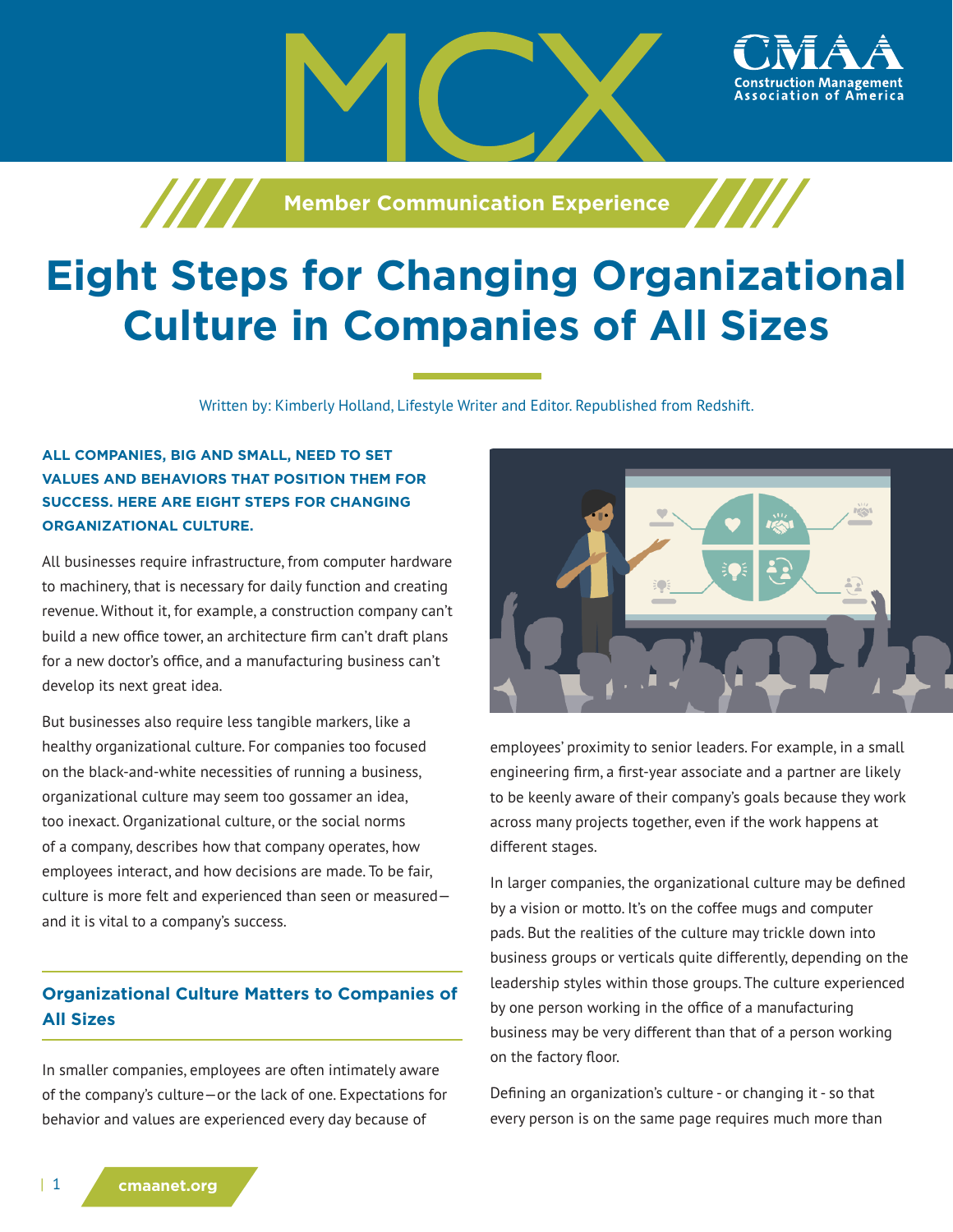writing a vision in a handbook or posting a placard in a lobby. Organizational culture requires a top-to-bottom strategy of adaptive, innovative redevelopment.

77 T T

For businesses today, this intangible identity can have as much bearing on their companies' success and future as any reskilling initiatives or business line expansions. Without a healthy organizational culture, those other aspects of business growth and development may be more likely to flounder.

Here, you will get an idea of what organizational culture is, why it's important, and why you might want to change that culture within your own business. You can follow the eight outlined steps to change your company's organizational culture so that your business is more robust and responsive to the ever-changing corporate landscape.

# **Why Organizational Culture Is Important**

"[Organizational culture] is the expected social norms within an organization that shape how employees interact and how decisions are made," says Sabrina Palmer, a performanceimprovement and change-management consultant.

"Often, organizational culture develops from the organization's mission, why the organization exists; the vision of what the organization hopes to become; and the values—the core beliefs or principles that influence how employees behave," Palmer says. "As a result, organizational culture will vary between companies. No two companies will have the same culture. However, there are commonalities among small companies and among larger companies."

More than ever, a company's culture has become a significant factor in its future prospects. Current employees, prospective employees, and clients all look to a company's culture to tell them where the company puts its efforts and energy. In fact, a 2016 Deloitte Global Human Capital Trends report found that organizational culture is considered a competitive advantage by 82% of more than 7,000 CEOs and HR leaders surveyed.

The pandemic had sweeping impacts on companies and their cultures, for good and for ill. Typically, workplace culture doesn't change swiftly or easily. But because companies were forced to fundamentally reimagine how they operate, they were also presented an opportunity to evaluate what they like about their workplace culture - and what they don't like.

"A negative culture can impact the organization's customer experience," Palmer says. "A poor experience leads to negative perception of the company and can lead to lost sales. Changing the culture is important because it will ultimately impact the company's growth and the ability to achieve its vision or execute its strategy."

But a company culture that is resilient and healthy has more benefits than just being a happy place to work. Companies with healthy cultures are also more accountable. They can weather accidents, PR disasters, and other calamitous events. They can respond to larger cultural changes and evolutions without losing sight of their own foundation. In short, an ongoing investment in growing and improving a company's organizational culture is about more than a slogan. It's about shoring up the company's future.

# **When to Change Organizational Culture**

Businesses are historically focused on operational success and rightfully so. Without a successful, efficient business, there is no corporate culture to be concerned about. But with success comes the necessary step of setting parameters for what is or isn't up for debate within a company's culture.

These signs may indicate it's time you review and make concerted efforts to change your organizational culture:

- » High employee turnover. Generally, happy people don't leave their jobs. If your group or firm is seeing a continual migration of talent out the doors, it's time to understand why. Internal complaints of toxic behavior like yelling, bullying, disrespect, poor collaboration, and poor customer feedback aren't just bad for business—they can be a liability. What's more, a lack of growth opportunities or insufficient reskilling initiatives may leave people feeling stagnant and unappreciated.
- » Employee turnover for a certain demographic or underrepresented group. A workforce is not a homogenous being. If there is dissatisfaction among a particular group or demographic, it may be a sign that your business is not supporting them. Worse, it may signal that a group is being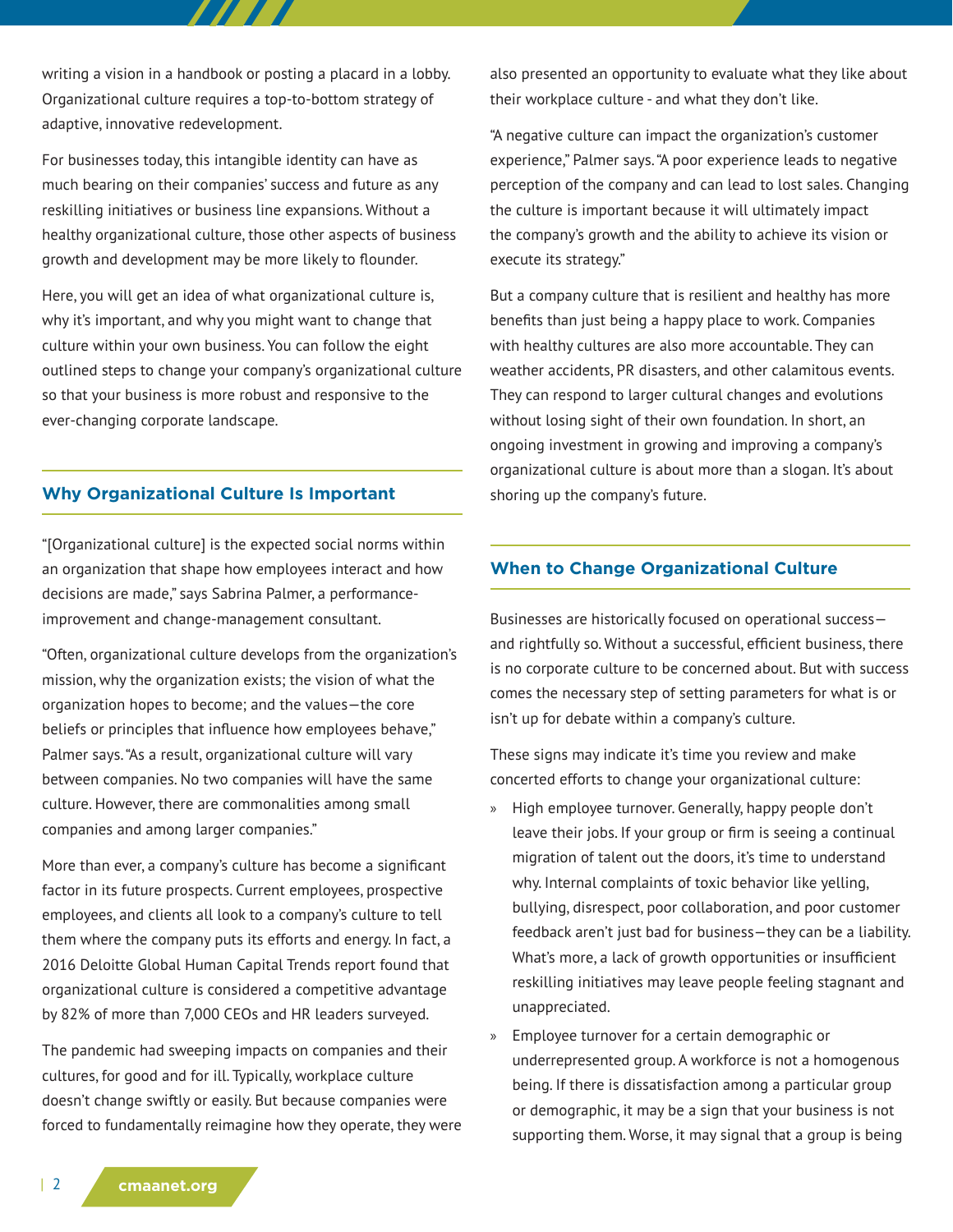singled out for discrimination or given fewer opportunities than their colleagues.

7 7 7 7 A

- » New lines of business. Growth is good and necessary, but it also presents a challenge to company culture. At times of big changes, such as launching a new product or service, organizational culture changes need to be considered.
- » New business priorities. You don't always need a significant change to your company's structure to necessitate a workplace culture review. A planned strategy change may mean you're worried about the business's ability to support a new trajectory. This is a good time to weave culture change into business change.
- » Changes in leadership. As senior leaders leave or realign, a natural vacuum is created. These transitions can be a good time initiate new culture and expectations.
- » A merger or acquisition. Blending two or more companies offers an excellent opportunity to readjust the hybrid entity's expectations and culture. These mergers often bring a chance for companies to learn from one another and select the best strategies from each for a healthier culture in the merged business

It's not enough to offer pep talks and require compliance trainings. As a business leader, you need to ensure that your organization embodies the values necessary to accomplish your business goals. Taken together, those values and behaviors define your organizational culture.

Whether your overarching goal is taking on a new line of business, digitizing your processes, or increasing automation, it's important that how you behave as a company puts you on the path to success - from the everyday actions of employees to interactions with customers. If you recognize the need for organizational change, here are eight steps you can take toward creating a better company culture:

#### **1. IDENTIFY DESIRED OUTCOMES**

Any company culture is a manifestation of its employees' values and behaviors. If you want to change that, you have to be specific about what you want to change.

As a first step, identify a core set of values and determine the behaviors that support those values. Include elements that have served you well, in addition to new values and behaviors necessary to achieve your company's long-term goals.

Be as deliberate as possible in defining what your culture should look like. Otherwise, as new employees join (particularly when you're growing quickly), the culture becomes whatever they interpret it to be, which can be confusing and a hindrance to success.

A clear vision tells all levels of employees, as well as new employees, what you want the organization to be. Taking time from the outset to be clear about where you're headed can help accelerate change.

### **2. PLAN A CULTURE CHANGE ROLLOUT**

It's one thing to define a culture plan, but if you don't communicate it clearly to the organization, it's all for naught. Employees must identify with the change. They should want to adapt and even feel a responsibility to change.

The key, especially when first rolling out the culture framework, is to create engaging, interactive communications that encourage employee feedback. These can include in-person workshops that get your workforce thinking through new concepts; all-hands meetings at the company and businessunit level to show early advocacy from senior leaders; and more supporting communication activities such as email, intranet, and internal social channels.

Remember that you're not trying to teach anybody anything; you're trying to help them understand and get behind the mission. It's about helping your employees ask questions, engage with the values, and connect them to their everyday work. This will create a deeper understanding of the desired culture and also personally connects employees to the broader success of the company.

# **3. WEAVE NEW CULTURAL VALUES INTO RECRUITMENT INITIATIVES**

One surefire way to make culture change a reality is incorporating it into how you hire, promote, and reward employees. For the hiring process in particular, your culture will play out in the way you measure and assess candidates, as well as in the hiring experience you provide.

That experience starts the second that first contact is made and encompasses every touch point, from emails to screening calls to onsite interviews. Candidates quickly get a feel for the company and decide whether it's the right place for them. If it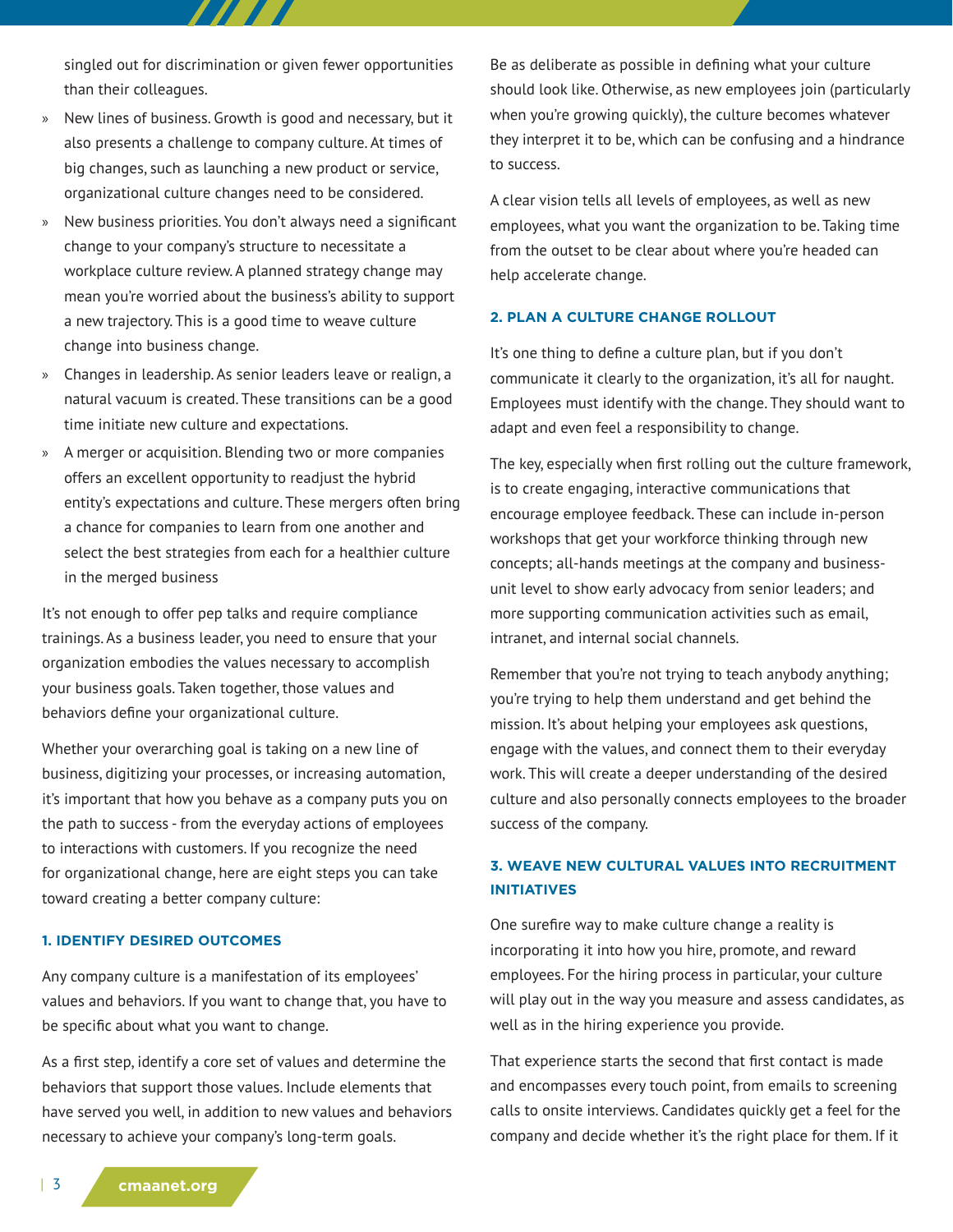is, upon joining, they're immediately ready to infuse the culture with all the values you're trying to proliferate throughout the business.

7 TETE

## **4. GET EXECUTIVE BUY-IN**

This should go without saying, but it's imperative that company leadership teams, at all levels, actually believe that this set of values and behaviors is the right way forward and fundamental to the company's success. This shows the greater workforce that all of this culture work isn't just fancy rhetoric for the organization's website. This step takes a lot of dedication; company leaders, especially executives, need to model the culture you want the employees to emulate, and you must be aligned for the rest of the company to follow you.

Company leaders must model the culture they want employees to emulate.

#### **5. BE PATIENT**

For any company embarking on this journey, it is important to recognize that it will be a multiyear effort. You will test, pilot, assess, adjust, and eventually come to a culture framework that is final but still always evolving.

Don't forget that the employees of your company ultimately own the culture and get to shape it. As a leader, you can provide the guideposts your workforce can put into practice, providing a better experience on the job; improved customer relationships; and, ultimately, a more thriving business.

#### **6. DEFINE MESSAGING, INSIDE AND OUT**

A company's culture rarely stops at the office doors. Today, companies can take hits to their reputation and branding from outside sources, like bad reviews, social media videos of negative experiences, and even tweets from disgruntled employees or contractors.

While you're planning an internal rollout of the new culture and goals, partner with your HR team or an external HR firm to craft marketing around these changes. There is likely no need for an expansive public rollout; most of these changes should be focused internally. But because a company's culture can have a direct impact on potential clients and prospective employees, a complementary outward facing program can be beneficial.

### **7. ADAPT TRAINING BASED ON EMPLOYEE FEEDBACK**

Operationalizing culture also requires going deeper than the initial rollout and socialization of the culture framework - and it's not just a top-down process. "Employees are more easily motivated because they can see their direct contribution to the mission or company outcomes," Palmer says. You should select a few key values and conduct time-bound, focused explorations of how these values present in employees' everyday work. This should include small guided, interactive sessions at all levels of the organization.

It can also be helpful to set up a feedback loop. Asking employees for feedback on the change process and measuring that feedback in a meaningful way is crucial to implementation, long-term buy-in, and sustainable change. This feedback loop can consist of employee surveys taken sporadically through the roll-out stages, or you can ask for employees to engage in more personal one-on-one feedback sessions. A combination of feedback methods may yield the best results, as some employees may feel comfortable with one form over another.

#### **8. START NOW**

Culture change is not an overnight project. It requires extensive planning, strategizing, and implementation. It could actually take years of investment before your company gets to a point that the cultural instincts are automatic.

Start anyway. The efforts of a workplace culture change aren't finite. They grow and change as they interface with the realities of business and real people. The more time you have to receive that feedback and redefine the goals, the better.

## **How Culture Change Looks for a Real Business**

Palmer offers an example from her own career in change management to illustrate how these steps support the goals of a healthier, stronger workplace culture.

"A large high-tech organization had just acquired a smaller company in the same industry," she says. "The culture of the acquired company was one of fear: People were afraid to speak up, because there was a history of layoffs and cost cutting. The systems were old, and the pace of the organization was slow.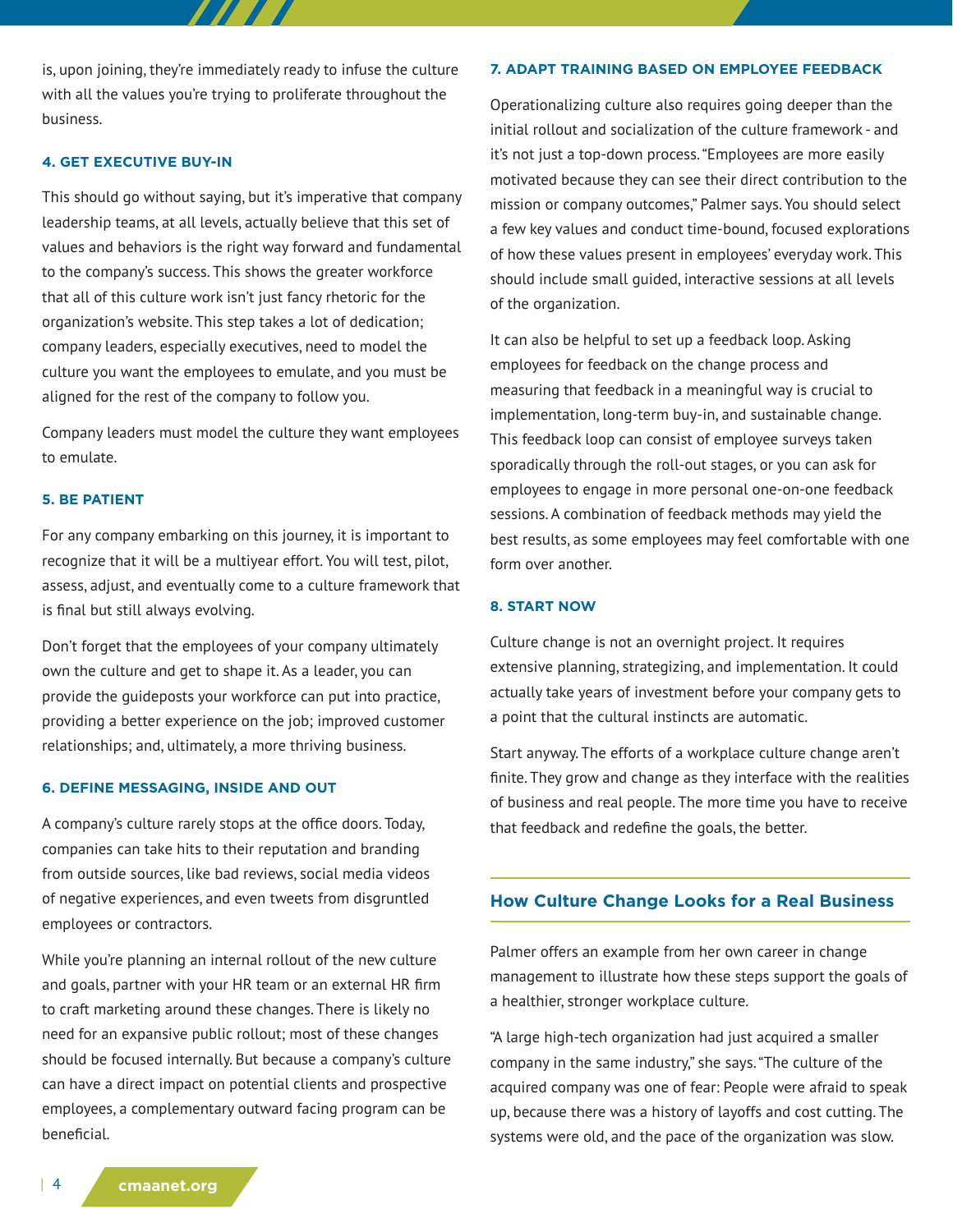There were several things done to change the culture to being one that was highly motivated, high performance, and more vibrant."

Palmer outlines those changes:

- » Leadership actively communicated the vision for the organization, addressed issues, and called out expectations.
- » The projects and activities supported the vision, and employees bought into the communication. There was more investment in new systems and investment in the facility.
- » The company hired talent that supported the direction of the company and modeled new behaviors that were expected. Those who didn't support those changes left or were encouraged to move on.
- » There were new learning opportunities amid crossfunctional teams, so the silos started to disappear. Communication among teams improved, and employees felt empowered to make improvements in their areas.
- » Management solicited employee feedback through surveys and addressed feedback and concerns.

## **Can Organizational Culture be Changed?**

The short answer is yes, with a caveat. An organization's culture can be changed - but it takes time, investment, and consistent dedication.

Leaders inherently shy away from organization friction. Every organization is an interlocking web of culture, practices, and learned behaviors. Structural changes pull at all the strings in the webs. You can expect resistance.

Changing an organization's culture takes time, investment, and long-term dedication.

Instead of demanding compliance, leaders should inspire their teams with optimism and conviction, not top-down authority and reprimands. Leaders should use their influence to shape growth and change, not mandate it.

Ultimately, these changes are about more than how working in a company feels, though that is a vital business consideration. Positive workplace culture change can, in fact, change the bottom line for business, as Palmer explains: "When a large packaging-solutions provider decided to transform its finance operations to reduce costs, improve corporate governance, and increase stakeholder value, the organization's leadership wanted to ensure that the change was carefully planned and managed. The organization had developed a culture of rogue spending and had grown accustomed to manual and inefficient processes. Without managing the planned changes and revisiting corporate culture, the company would be unable to gain better visibility and control over the organization's resources."

Employees' hesitation often fades when they recognize that culture change can usher in a stronger, more robust, and more resilient workplace. No one likes to work and live in ambiguous spaces. When these organizational changes have a clear rollout and defined plan, it can help everyone find their place in the company and feel secure in their future.  $\sum$ 

| 5 **cmaanet.org**